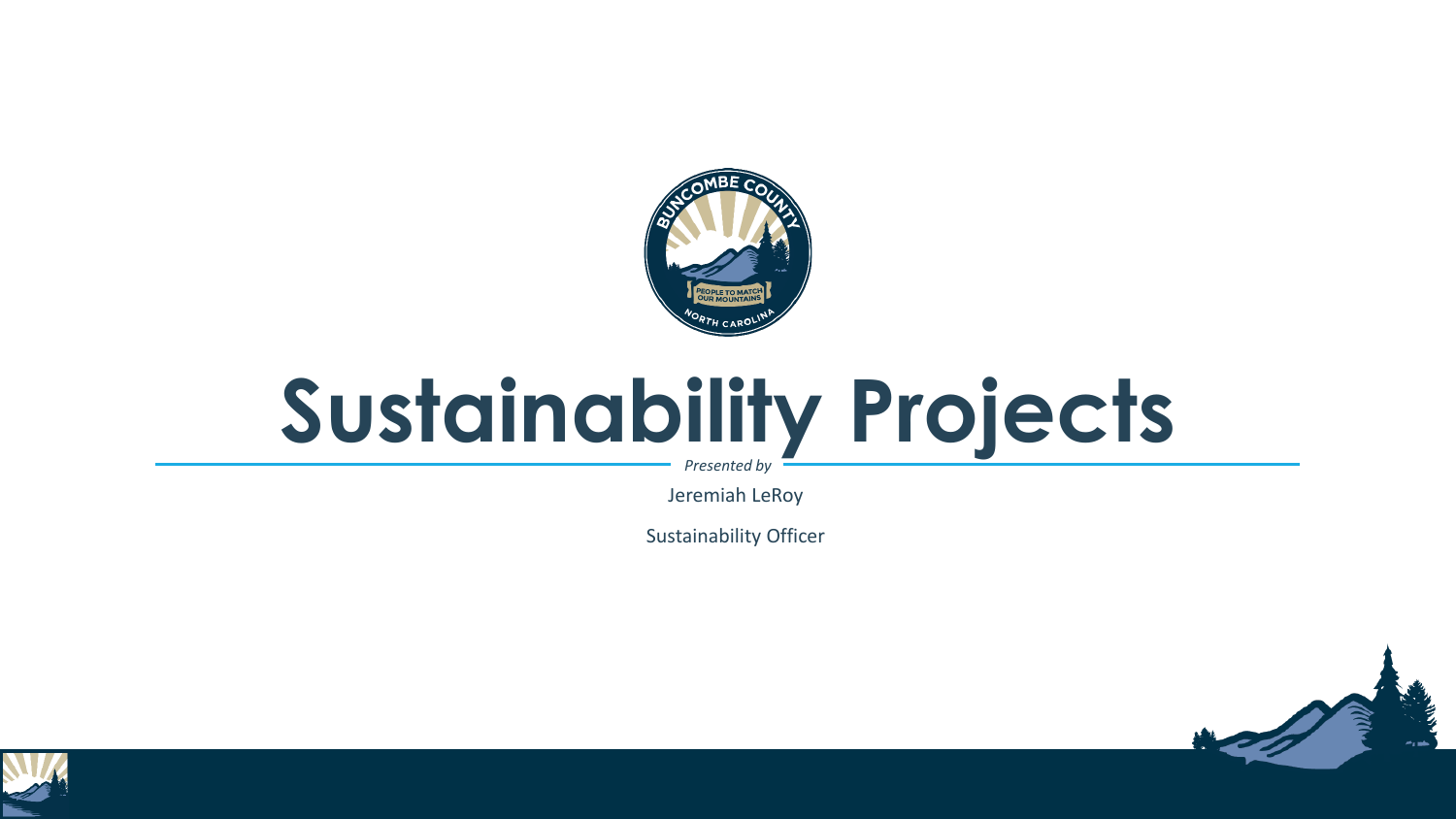#### Environmental & Energy **Stewardship**

Vision: High quality air, water, farmland and renewable energy for future generations.

Reduce greenhouse gas emissions

**Preserve farmland** and environmentally sensitive tracts

### Strategic Plan

Goals and Policies

- Resolution: 100% Renewable: internal 2030; community 2042
- High Performance Facilities: LEED Gold for all new construction and major renovations
- Sustainable Fleet Policy and Resolution
- Solar on Schools Resolution

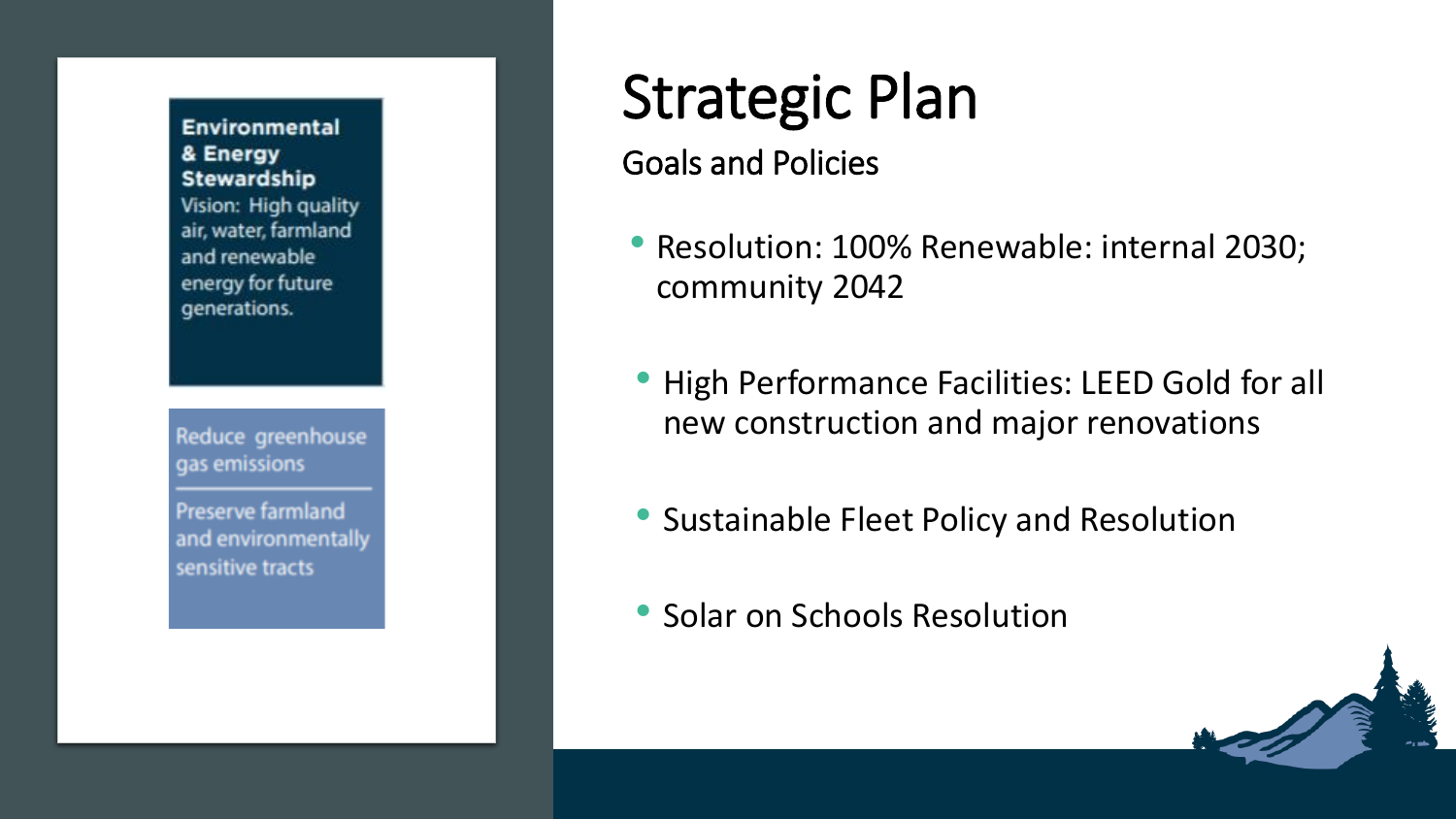# **Ongoing Projects**

#### **Energy Efficiency (internal)**

- Continual efforts to improve efficiency, reduce consumption
- LEED Gold standard, renovation, consolidation, elimination of facilities

#### **Solar on public buildings**

- 41 total projects (16 County); ~6MW
- 3 energized, 5 others substantially complete

#### **Weatherization/Efficiency Upgrades (LMI)**

- Energy Saver Network (goal of 100 homes annually)
- Solarize: Neighbor to Neighbor Solar program

#### **Cities Initiative/ Duke Climate Collaborative/SSDN**

State and Utility level discussions and advocacy